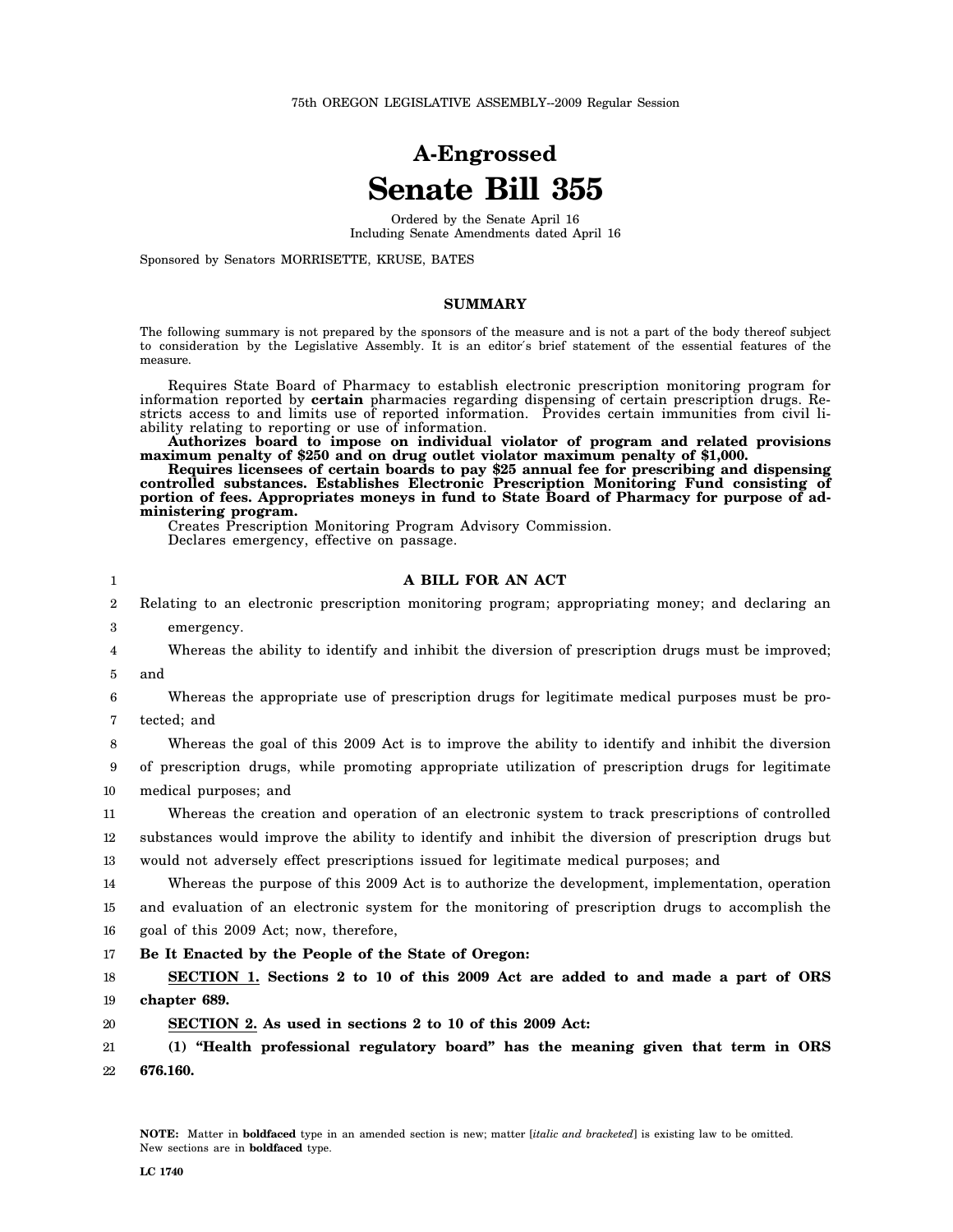## A-Eng. SB 355

1 2 3 4 5 6 7 8 9 10 11 12 13 14 15 16 17 18 19 20 21 22 23 24 25 26 27 28 29 30 31 32 33 34 35 36 37 38 39 40 41 42 43 44 45 **(2) "Prescription" has the meaning given that term in ORS 475.005. SECTION 3. (1)(a) The State Board of Pharmacy, in consultation with the Prescription Monitoring Program Advisory Commission, shall establish and maintain a prescription monitoring program for monitoring and reporting prescription drugs dispensed by pharmacies in Oregon that are classified in schedules II through IV under the federal Controlled Substances Act, 21 U.S.C. 811 and 812, as modified under ORS 475.035. (b)(A) To fulfill the requirements of this subsection, the board shall establish, maintain and operate an electronic system to monitor and report drugs described in paragraph (a) of this subsection that are dispensed by prescription. (B) The system must operate and be accessible by practitioners and pharmacies 24 hours a day, seven days a week. (C) The board may contract with a state agency or private entity to ensure the effective operation of the electronic system. (2) In consultation with the commission, the board shall adopt rules for the operation of the electronic prescription monitoring program established under subsection (1) of this section, including but not limited to standards for: (a) Reporting data; (b) Providing maintenance, security and disclosure of data; (c) Ensuring accuracy and completeness of data; (d) Complying with the federal Health Insurance Portability and Accountability Act of 1996 (P.L. 104-191) and regulations adopted under it, including 45 C.F.R. parts 160 and 164, federal alcohol and drug treatment confidentiality laws and regulations adopted under those laws, including 42 C.F.R. part 2, and state health and mental health confidentiality laws, including ORS 179.505, 192.517 and 192.518 to 192.529; (e) Ensuring accurate identification of persons or entities requesting information from the database; (f) Assessing civil penalties for failing to report or for intentional wrongful disclosure of data; and (g) Accepting printed or nonelectronic reports from pharmacies that do not have the capability to provide electronic reports. (3) The board shall submit an annual report to the commission regarding the prescription monitoring program established under this section. SECTION 4. (1) Not later than one week after dispensing a prescription drug subject to the prescription monitoring program established under section 3 of this 2009 Act, a pharmacy shall electronically report to the State Board of Pharmacy the: (a) Name, address and date of birth of the patient; (b) Identification of the pharmacy dispensing the prescription drug; (c) Identification of the practitioner who prescribed the drug; (d) Identification of the prescription drug by a national drug code number; (e) Date of origin of the prescription; (f) Date the drug was dispensed; (g) Quantity of drug dispensed; and (h) Other relevant information as required by rules adopted by the board. (2) Notwithstanding subsection (1) of this section, the board may not: (a) Require the reporting of prescription drugs administered directly to a patient or dis-**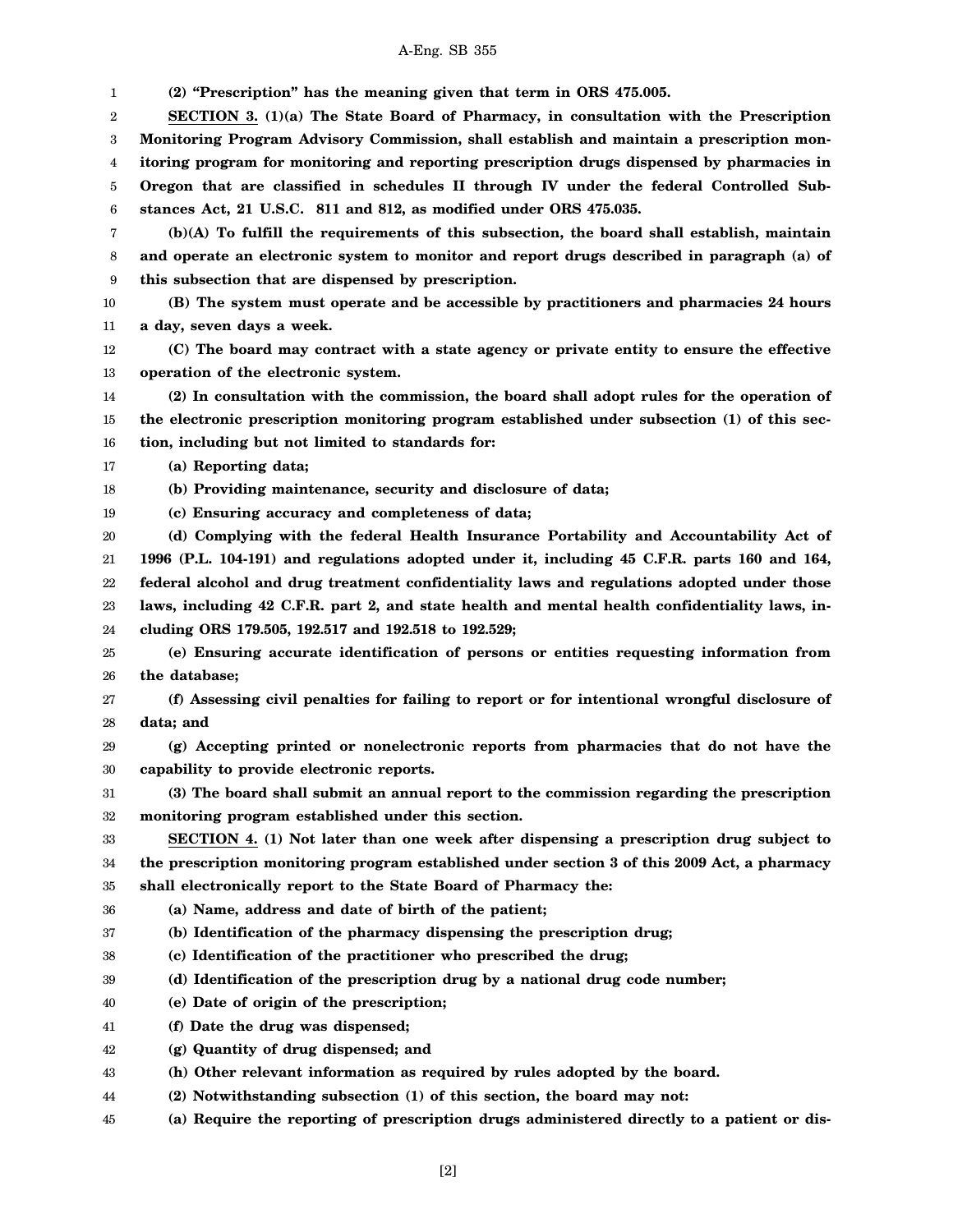A-Eng. SB 355

1 **pensed pursuant to ORS 127.800 to 127.897; or**

2 **(b) Collect or use Social Security numbers in the prescription monitoring program.**

3 4 **(3) Upon receipt of the data reported pursuant to subsection (1) of this section, the board shall record the data in the electronic system operated pursuant to the prescription moni-**

5 **toring program.**

6 7 8 9 **(4)(a) The board may grant a pharmacy a waiver of the electronic submission requirement of subsection (1) of this section for good cause as determined by the board. The waiver shall state the format, method and frequency of the alternate nonelectronic submissions from the pharmacy and the duration of the waiver.**

10

16

11 **(5) This section does not apply to pharmacies in institutions as defined in ORS 179.010.**

**(b) As used in this subsection, "good cause" includes financial hardship.**

12 **SECTION 5. (1)(a) Except as provided under subsection (2) of this section, prescription**

13 14 **monitoring information submitted under section 4 of this 2009 Act to the prescription monitoring program established in section 3 of this 2009 Act:**

15 **(A) Is protected health information under ORS 192.518 to 192.529.**

**(B) Is not subject to disclosure pursuant to ORS 192.410 to 192.505.**

17 18 19 **(b) Except as provided under subsection (2)(a)(D) of this section, prescription monitoring information submitted under section 4 of this 2009 Act to the prescription monitoring program may not be used to evaluate a practitioner**′**s professional practice.**

20 21 22 23 24 25 **(2)(a) If prescription monitoring information disclosures comply with the federal Health Insurance Portability and Accountability Act of 1996 (P.L. 104-191) and regulations adopted under it, including 45 C.F.R. parts 160 and 164, federal alcohol and drug treatment confidentiality laws and regulations adopted under those laws, including 42 C.F.R. part 2, and state health and mental health confidentiality laws, including ORS 179.505, 192.517 and 192.518 to 192.529, the State Board of Pharmacy shall disclose the information:**

26 27 28 29 **(A) To a practitioner or pharmacist who certifies that the requested information is for the purpose of evaluating the need for or providing medical or pharmaceutical treatment for a patient to whom the practitioner or pharmacist anticipates providing, is providing or has provided care.**

30 31 32 **(B) To designated representatives of the board or any vendor or contractor with whom the board has contracted to establish or maintain the electronic system of the prescription monitoring program.**

33 34 35 **(C) Pursuant to a valid court order based on probable cause and issued at the request of a federal, state or local law enforcement agency engaged in an authorized drug-related investigation involving a person to whom the requested information pertains.**

36 37 38 39 **(D) To a health professional regulatory board that certifies in writing that the requested information is necessary for an investigation related to licensure, renewal or disciplinary action involving the applicant, licensee or registrant to whom the requested information pertains.**

40 41 42 **(E) To a prescription monitoring program of another state if the confidentiality, security and privacy standards of the requesting state are determined by the State Board of Pharmacy to be equivalent to those of the board.**

43 44 **(b) The board may disclose information from the prescription monitoring program that does not identify a patient, practitioner or drug outlet:**

45 **(A) For educational, research or public health purposes; and**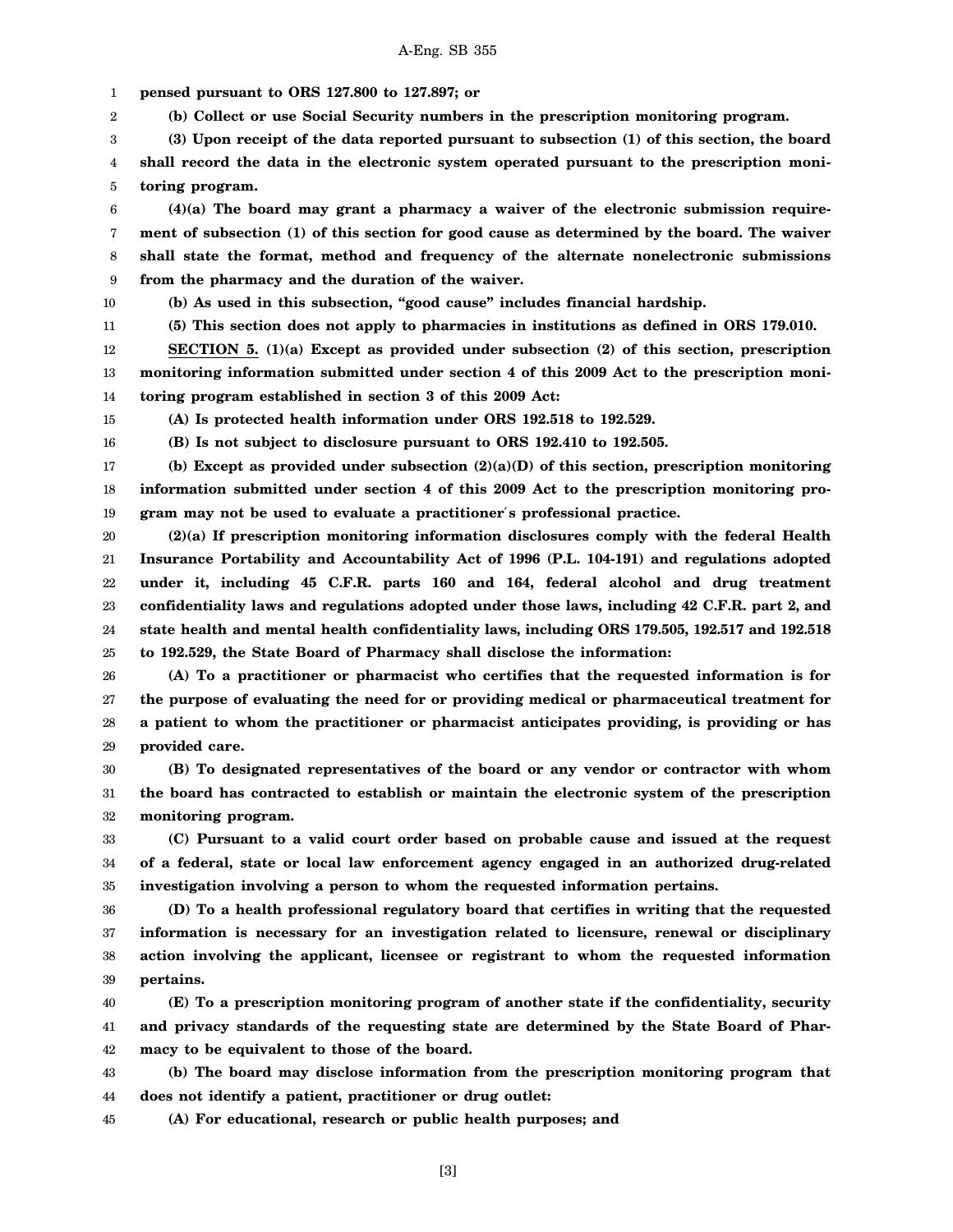1 2 3 **(B) To officials of the Department of Human Services who are conducting special epidemiologic morbidity and mortality studies in accordance with ORS 432.060 and rules adopted under ORS 431.110.**

4 5 6 7 8 **(c) The board shall disclose information relating to a patient to that patient if requested in accordance with procedures established by the board. The information shall be disclosed to the patient within 10 business days of the request being received by the board, and the patient may make a request to the board up to once every six months. A patient may request the board to correct any information about the patient that is erroneous.**

9 10 11 12 13 **(d) In accordance with ORS 192.518 to 192.529 and federal privacy regulations, any person authorized to prescribe or dispense a prescription drug and who is entitled to access a patient**′**s prescription monitoring information may discuss or release the information to other health care providers involved with the patient**′**s care, in order to provide safe and appropriate care coordination.**

14 15 **(3)(a) The board shall maintain records of the information disclosed through the prescription monitoring program including, but not limited to:**

16 17 **(A) The identification of each person who requests or receives information from the program and the organization, if any, the person represents;**

**(B) The information released to each person or organization; and**

18

19 20 **(C) The date and time the information was requested and the date and time the information was provided.**

21 22 **(b) Records maintained as required by this subsection may be reviewed by the Prescription Monitoring Program Advisory Commission.**

23 24 25 **(4) Information in the prescription monitoring program that identifies an individual patient must be removed no later than three years from the date the information is entered into the program.**

26 27 28 29 **(5) A pharmacy required to report information to the board, or a person authorized under this section to obtain or use information from the prescription monitoring program, is immune from civil liability arising out of the reporting or release of the information if the pharmacy or person reports, obtains or uses the data in good faith.**

30 31 32 **(6) The board and the commission are immune from civil liability arising from the inaccuracy of any information submitted under section 4 of this 2009 Act to the prescription monitoring program.**

33 34 35 36 37 38 **(7) Nothing in sections 2 to 10 of this 2009 Act requires a practitioner or pharmacist who prescribes or dispenses a prescription drug to obtain information about a patient from the prescription monitoring program. A practitioner or pharmacist who prescribes or dispenses a prescription drug may not be held liable for damages in any civil action on the basis that the practitioner or pharmacist did or did not request or obtain information from the prescription monitoring program.**

39 40 41 42 **SECTION 6. A pharmacist may not refuse to fill a valid prescription solely because the pharmacist cannot receive patient information from the prescription monitoring program established under section 3 of this 2009 Act at the time the patient requests that the prescription be filled.**

43 44 45 **SECTION 7. (1) In addition to any other penalty provided by law, the State Board of Pharmacy may impose a civil penalty for any violation of sections 4 to 6 of this 2009 Act. A civil penalty imposed under this section may not exceed \$250 for each violation by an indi-**

[4]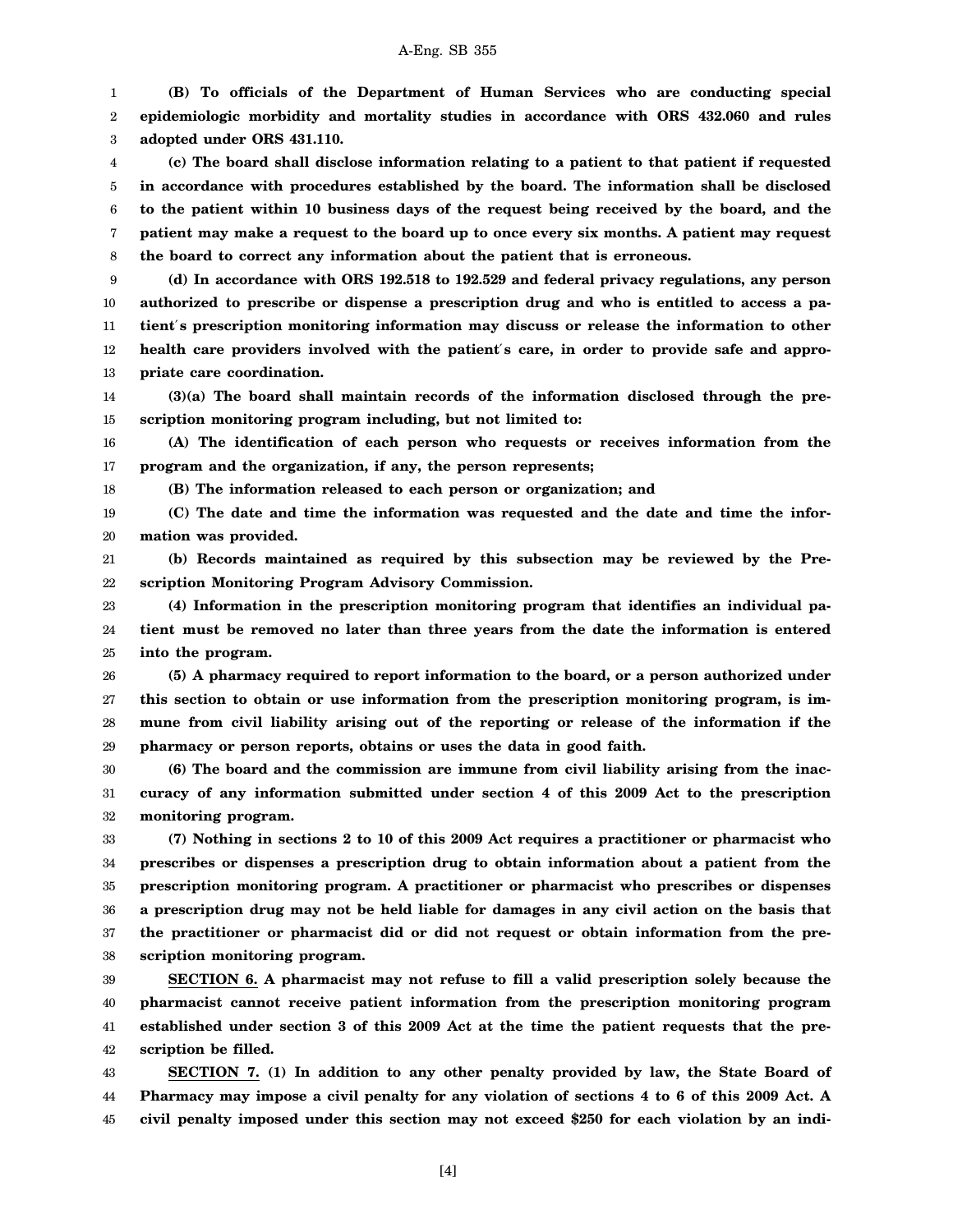1 **vidual and \$1,000 for each violation by a drug outlet.**

2 3 **(2) Civil penalties recovered under this section shall be deposited in the State Board of Pharmacy Account established in ORS 689.139.**

4 **(3) Civil penalties under this section shall be imposed as provided in ORS 183.745.**

5 6 7 **(4) Notwithstanding ORS 183.745, the person to whom the notice is addressed has 10 days from the date of service of the notice to make written application for a hearing before the board.**

- 8 **SECTION 8. (1) As used in this section, "board" means:**
- 9 **(a) The Oregon Medical Board;**
- 10 **(b) The Oregon Board of Dentistry;**
- 11 **(c) The Board of Naturopathic Examiners;**
- 12 **(d) The Oregon State Board of Nursing;**
- 13 **(e) The Oregon Board of Optometry; and**
- 14 **(f) The State Board of Pharmacy.**

15 16 **(2) The State Board of Pharmacy may accept grants, donations, gifts or moneys from any source for expenditures consistent with the purposes of sections 2 to 10 of this 2009 Act.**

17 18 19 20 **(3)(a) In addition to other licensing fees imposed by a board on licensees, a board shall adopt rules imposing a fee of \$25 per year on each person licensed by the board who is authorized to prescribe or dispense controlled substances. A board shall collect the fee at the same time the board collects other licensing fees imposed on licensees.**

21 22 **(b) A board shall retain 10 percent of the fees collected under paragraph (a) of this subsection to cover the costs of accounting and collection of the fees.**

23 24 25 **(c) On the first day of each calendar quarter, a board shall transmit 90 percent of the fees collected under paragraph (a) of this subsection during the preceding calendar quarter to the Electronic Prescription Monitoring Fund established in section 11 of this 2009 Act.**

26 27 **SECTION 9. (1) The Prescription Monitoring Program Advisory Commission is created for the purposes of:**

28 29 **(a) Studying issues related to the prescription monitoring program established under section 3 of this 2009 Act;**

30 31 **(b) Reviewing the program**′**s annual report and making recommendations to the State Board of Pharmacy regarding the operation of the program; and**

- 32 **(c) Developing criteria that should be used to evaluate program data.**
- 33 **(2) The commission shall consist of 15 members appointed by the board as follows:**
- 34 **(a) A person nominated by the Pain Management Commission;**
- 35 **(b) A person nominated by the Oregon State Pharmacy Association;**
- 36 **(c) A person nominated by the Oregon Dental Association;**
- 37 **(d) A physician nominated by the Oregon Medical Association;**
- 38 39 **(e) A doctor of osteopathy nominated by the Osteopathic Physicians and Surgeons of Oregon;**
- 40 **(f) A person nominated by the Oregon Nurses Association;**
- 41 **(g) A person nominated by the Oregon Association of Naturopathic Physicians;**
- 42 **(h) A person nominated by the Oregon Board of Dentistry;**
- 43 **(i) A physician nominated by the Oregon Medical Board;**
- 44 **(j) A person nominated by the Board of Naturopathic Examiners;**
- 45 **(k) A person nominated by the Oregon State Board of Nursing;**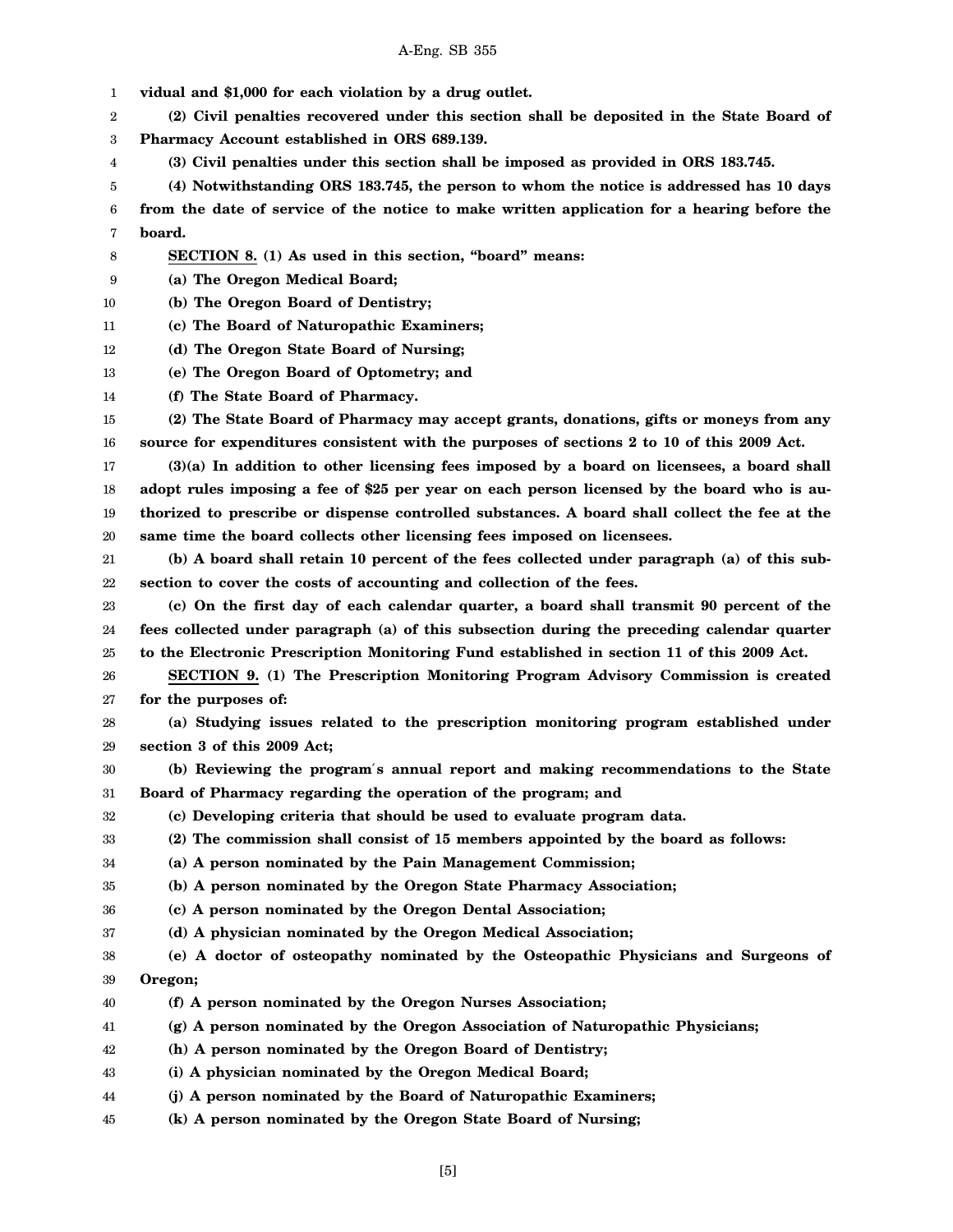1 2 3 4 5 6 7 8 9 10 11 12 13 14 15 **(L) A person nominated by the State Board of Pharmacy; (m) A member of the public nominated by the State Board of Pharmacy; (n) A person nominated by a health professional licensing board that regulates addiction counselors; and (o) A person nominated by the Department of Human Services from a division of the department responsible for administering addiction services. SECTION 10. (1) The term of office of each member of the Prescription Monitoring Program Advisory Commission is four years, but a member serves at the pleasure of the State Board of Pharmacy. Before the expiration of the term of a member, the board shall appoint a successor whose term begins on July 1 next following. A member is eligible for reappointment. If there is a vacancy for any cause, the board shall make an appointment to become immediately effective. (2) The commission shall elect one of its members to serve as chairperson. (3) The commission shall meet at least once annually at a time and place specified by the chairperson of the commission. The commission may meet at other times and places speci-**

16 **fied by the call of the chairperson or of a majority of the members of the commission.**

**(4) The commission may adopt rules necessary for the operation of the commission.**

18 19 **(5) A majority of the members of the commission constitutes a quorum for the transaction of business.**

20 21 **(6) Official action by the commission requires the approval of a majority of the members of the commission.**

**(7) The board shall provide staff support to the commission.**

17

22

23 24 25 26 27 **(8) Members of the commission are not entitled to compensation, but may be reimbursed for actual and necessary travel and other expenses incurred by them in the performance of their official duties in the manner and amounts provided for in ORS 292.495. Claims for expenses incurred in performing functions of the commission shall be paid out of funds appropriated to the board for that purpose.**

28 29 30 31 **(9) All agencies of state government, as defined in ORS 174.111, are directed to assist the commission in the performance of its duties and, to the extent permitted by laws relating to confidentiality, to furnish such information and advice as the members of the commission consider necessary to perform their duties.**

32 33 34 35 36 37 **SECTION 11. The Electronic Prescription Monitoring Fund is established in the State Treasury, separate and distinct from the General Fund. The Electronic Prescription Monitoring Fund consists of moneys transmitted to the fund under section 8 of this 2009 Act. Interest earned by the fund shall be credited to the fund. Moneys in the fund are continuously appropriated to the State Board of Pharmacy for the purpose of carrying out the provisions of sections 2 to 10 of this 2009 Act.**

38 39 40 41 **SECTION 12. Notwithstanding the term of office specified by section 10 of this 2009 Act, the members first appointed to the Prescription Monitoring Program Advisory Commission shall determine by lot at the first meeting of the commission the initial terms of office for commission members as follows:**

42 **(1) Five shall serve for a term ending July 1, 2010.**

43 **(2) Five shall serve for a term ending on July 1, 2011.**

44 **(3) Five shall serve for a term ending on July 1, 2012.**

45 **SECTION 13. (1) Sections 4 to 6 of this 2009 Act become operative on July 1, 2010.**